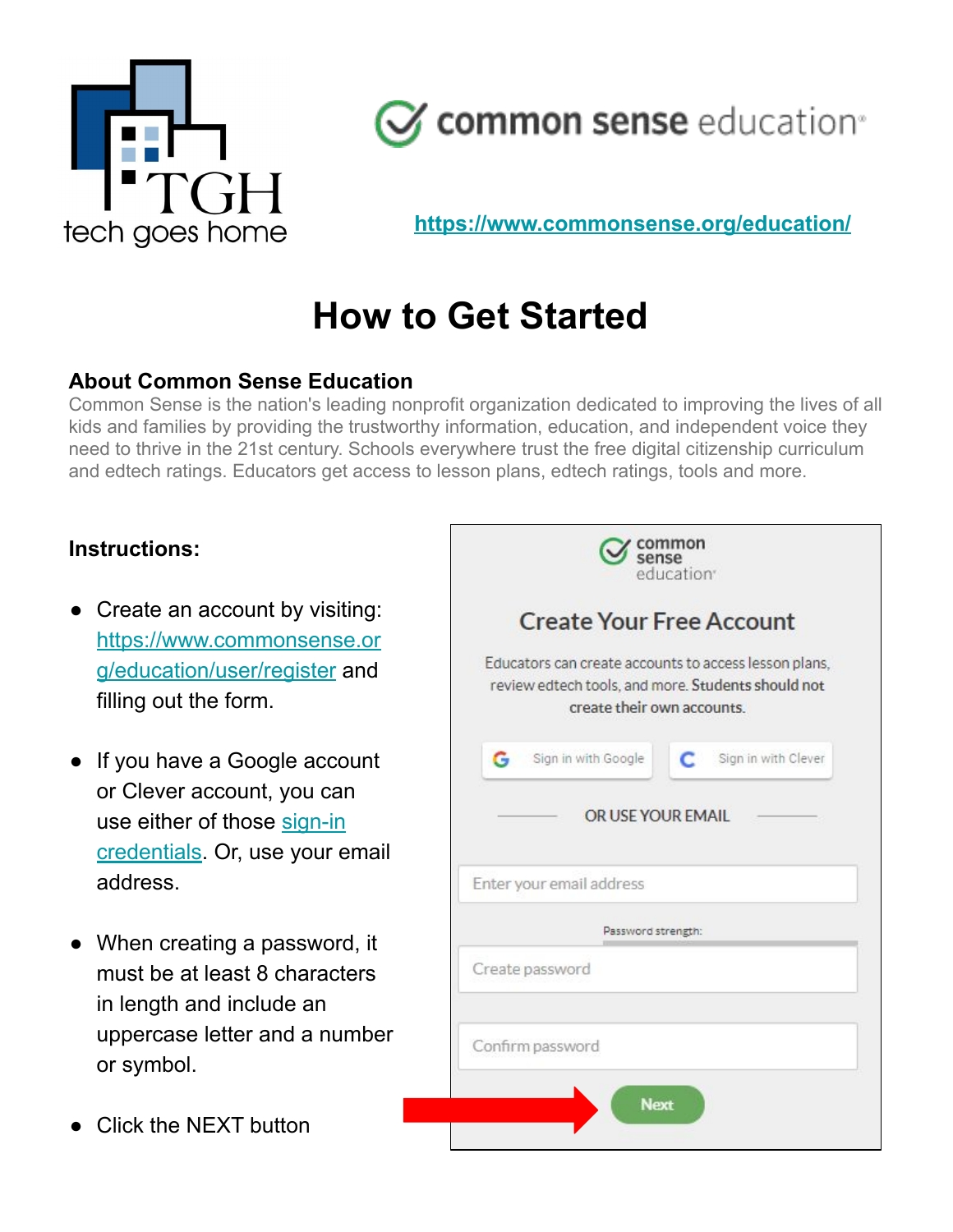

# $\mathcal J$  common sense education®

## **https://www.commonsense.org/education/**

#### **Instructions continued:**

- Complete the form by entering information into all of the fields.
- When creating a username for your account, it must be between 2-24 characters in length. The only punctuation allowed is period, hyphen, apostrophe and underscore.
- Enter the text you see in the [CAPTCHA](https://support.google.com/a/answer/1217728?hl=en) window. If you are unable to distinguish the text, click the audio button in the top left corner.
- After completing the form click on the "Create my account" button.

|                                                | Educators can create accounts to access lesson plans,<br>review edtech tools, and more. Students should not<br>create their own accounts. |
|------------------------------------------------|-------------------------------------------------------------------------------------------------------------------------------------------|
| First name                                     | Last name                                                                                                                                 |
| This field is required.                        | This field is required.                                                                                                                   |
| Create username                                |                                                                                                                                           |
| Your username must be 2 to 24 characters long. |                                                                                                                                           |
| ZIP code (U.S. only)                           | I'm not in the U.S.                                                                                                                       |
| Where do you work as an educator?              |                                                                                                                                           |
|                                                |                                                                                                                                           |
| Enter text from image                          | $\mathfrak{t}$                                                                                                                            |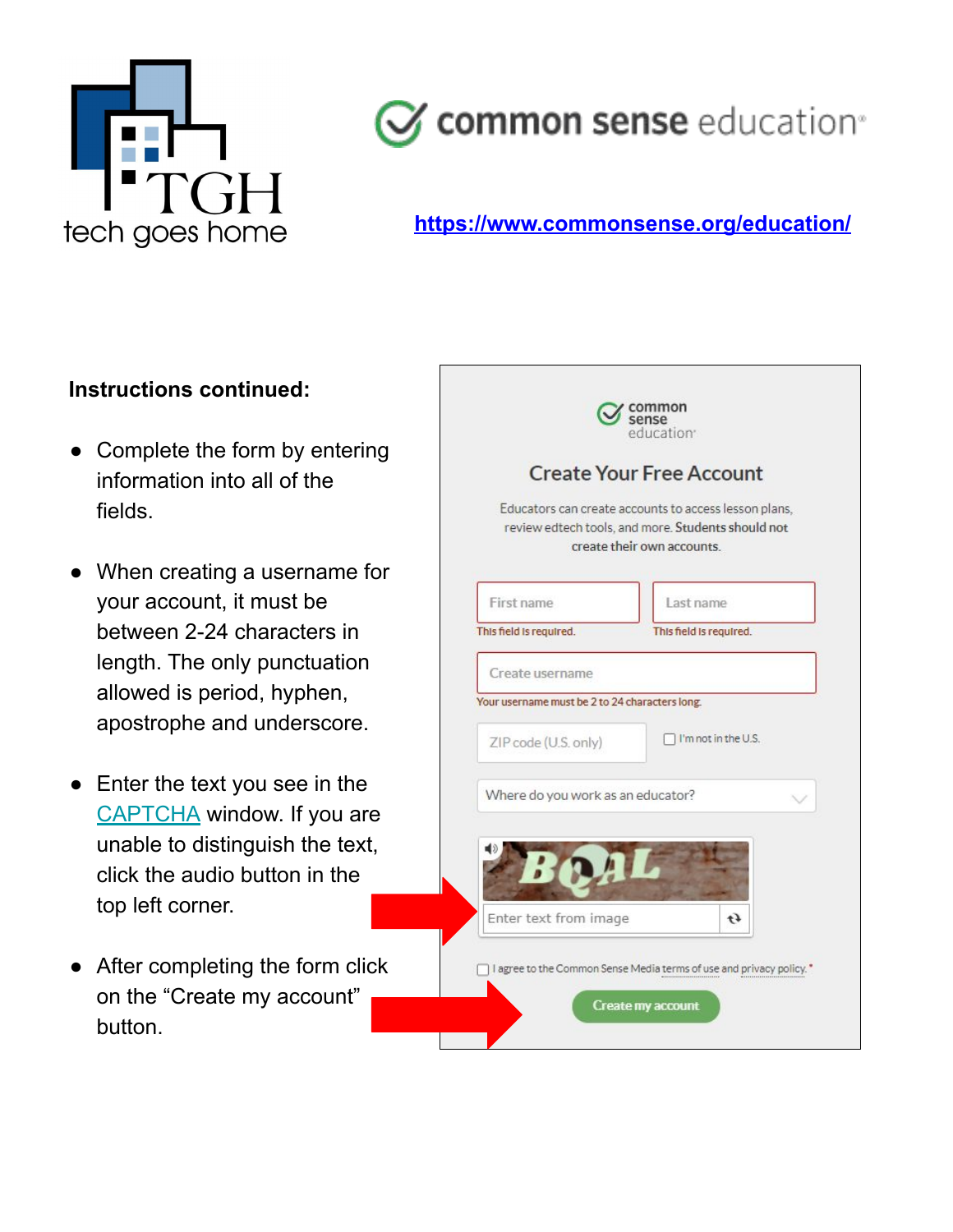

## **https://www.commonsense.org/education/**

## **Instructions continued:**

- Complete a profile. Doing so will help the site customize content for your role or interests:
	- Role
	- Grades you instruct
	- Subjects you instruct
	- **Click NEXT**

| ACCOUNT CREATED                                                  | ABOUT YOU                  |        | YOUR NEWSLETTERS               |
|------------------------------------------------------------------|----------------------------|--------|--------------------------------|
| Complete your profile                                            |                            |        | Skip this step                 |
| Personalize your experience by answering a few simple questions. |                            |        |                                |
| My professional role                                             |                            |        |                                |
| Please select                                                    |                            |        |                                |
|                                                                  |                            |        |                                |
| My grades                                                        |                            |        |                                |
| Pre-K K<br>$\mathbf{1}$<br>$\overline{2}$                        | 3<br>5<br>6<br>4           | 8<br>7 | 9<br>10<br>11 12               |
| My subjects<br>□ English Language Arts                           | $\Box$ Math<br>$\Box$ Arts |        | □ Science<br>O World Languages |
| $\Box$ Social Studies                                            |                            |        |                                |
| □ English-Language<br>Learning                                   | □ Health & Wellness        |        |                                |
| How did you hear about Common Sense Education?<br>Please select  |                            |        |                                |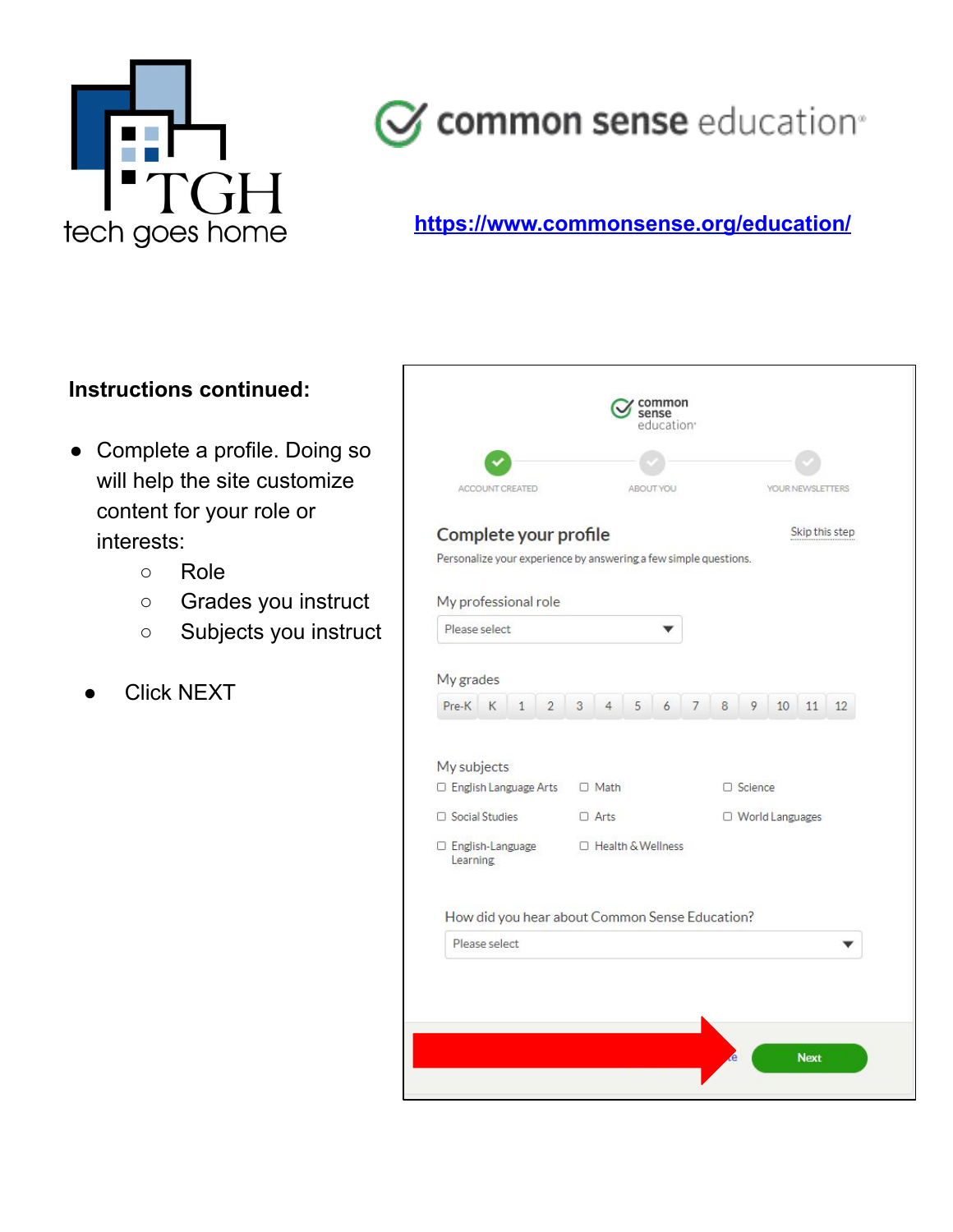

### **https://www.commonsense.org/education/**

#### **Instructions continued:**

- One of the benefits provided by Common Sense Education are newsletters. Review the options and select those you may want to subscribe to. Topics and frequency vary by newsletter.
- After selection, click the Subscribe button.

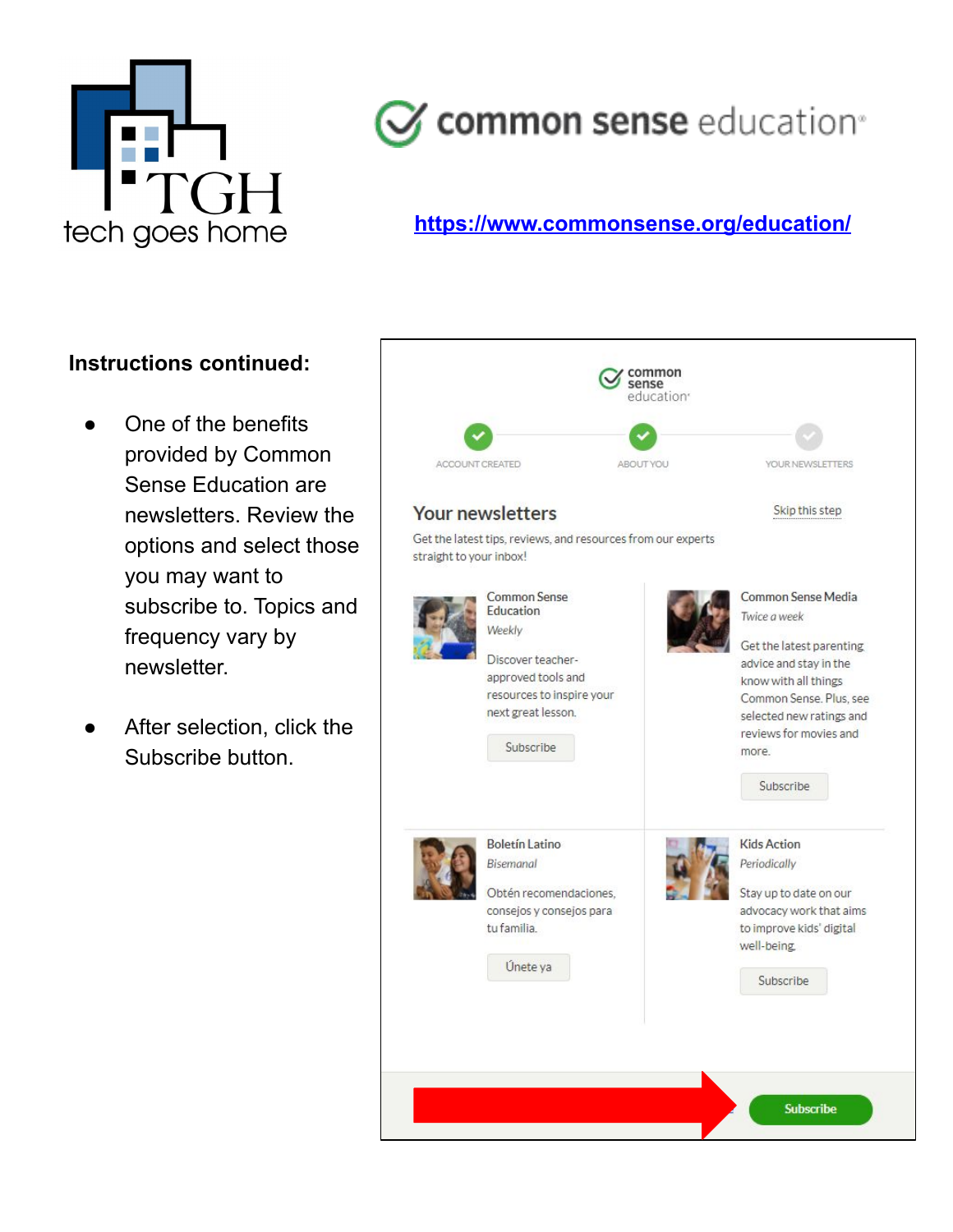

**https://www.commonsense.org/education/**

## **CONGRATULATIONS! YOU NOW HAVE AN ACCOUNT. LET'S TAKE A TOUR:**

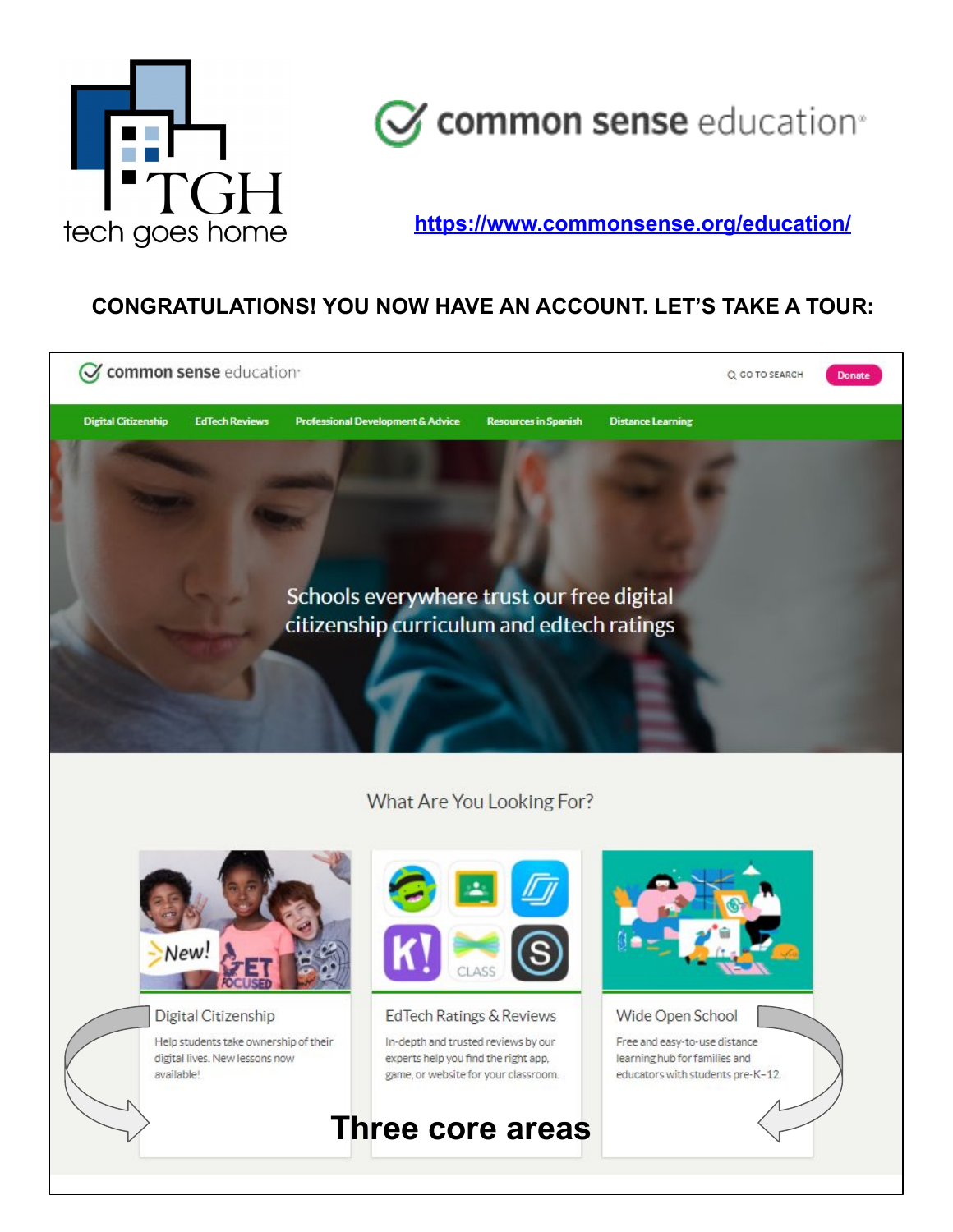

**https://www.commonsense.org/education/**

## **FEATURED RESOURCES, WEBINARS, TOOLS AND MORE:**

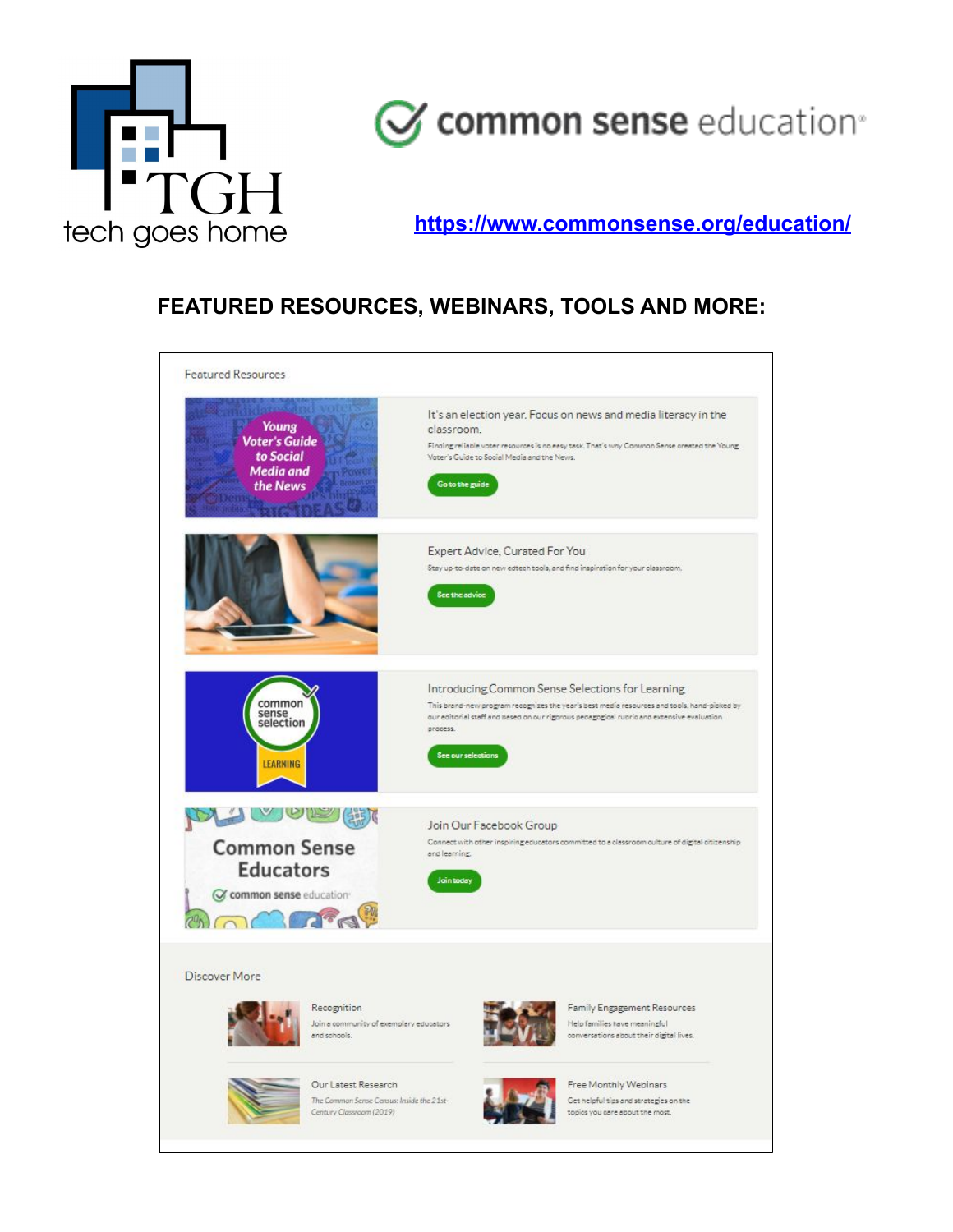

**https://www.commonsense.org/education/**

## **SITE NAVIGATION:**



- **Hover your mouse over the menu options at the top of the page to navigate to more pages/topics.**
- **● Leverage the search bar in the upper right corner:**

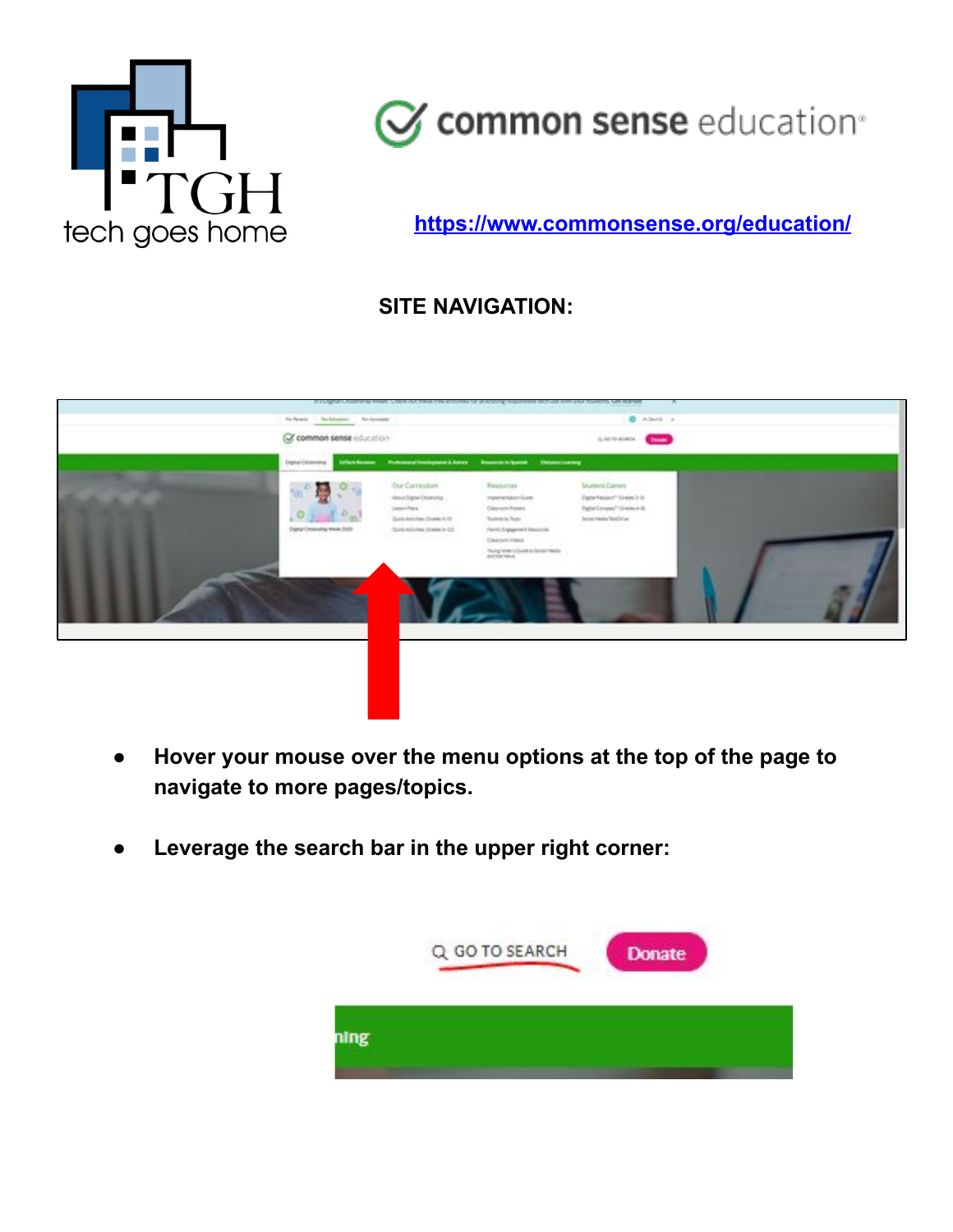

**https://www.commonsense.org/education/**

## **By clicking the "Go to Search" link in the upper right corner you will be directed to: <https://www.commonsense.org/education/search-start>**

| common sense education <sup>®</sup>                                                                  |                                                                                                        |                             |                          | Q GO TO SEARCH                                                                               | Donate |  |  |
|------------------------------------------------------------------------------------------------------|--------------------------------------------------------------------------------------------------------|-----------------------------|--------------------------|----------------------------------------------------------------------------------------------|--------|--|--|
| <b>Digital Citizenship</b><br><b>EdTech Reviews</b>                                                  | Professional Development & Advice                                                                      | <b>Resources in Spanish</b> | <b>Distance Learning</b> |                                                                                              |        |  |  |
| Search reviews, lessons, videos, and advice.                                                         |                                                                                                        |                             |                          |                                                                                              |        |  |  |
|                                                                                                      | Q Enter keywords to refine your search.                                                                |                             | <b>Choose a resource</b> |                                                                                              |        |  |  |
|                                                                                                      |                                                                                                        |                             |                          |                                                                                              |        |  |  |
|                                                                                                      | Browse resources to find what you're looking for.                                                      |                             |                          |                                                                                              |        |  |  |
|                                                                                                      |                                                                                                        |                             |                          |                                                                                              |        |  |  |
|                                                                                                      |                                                                                                        |                             |                          |                                                                                              |        |  |  |
| <b>Reviews</b>                                                                                       | Lessons                                                                                                |                             |                          | <b>Videos &amp; Advice</b>                                                                   |        |  |  |
| See all reviews and Top Picks lists to find<br>the right app, game, or website for your<br>students. | Find lesson plans and activities that will<br>prepare students to be digital learners and<br>citizens. |                             |                          | Get ideas and inspiration for your<br>classroom with video tips, expert advice,<br>and more. |        |  |  |
|                                                                                                      |                                                                                                        |                             |                          |                                                                                              |        |  |  |

- **● Reviews**
- **● Lesson Plans**
- **● Videos and Advice**
- **● What's New and More**